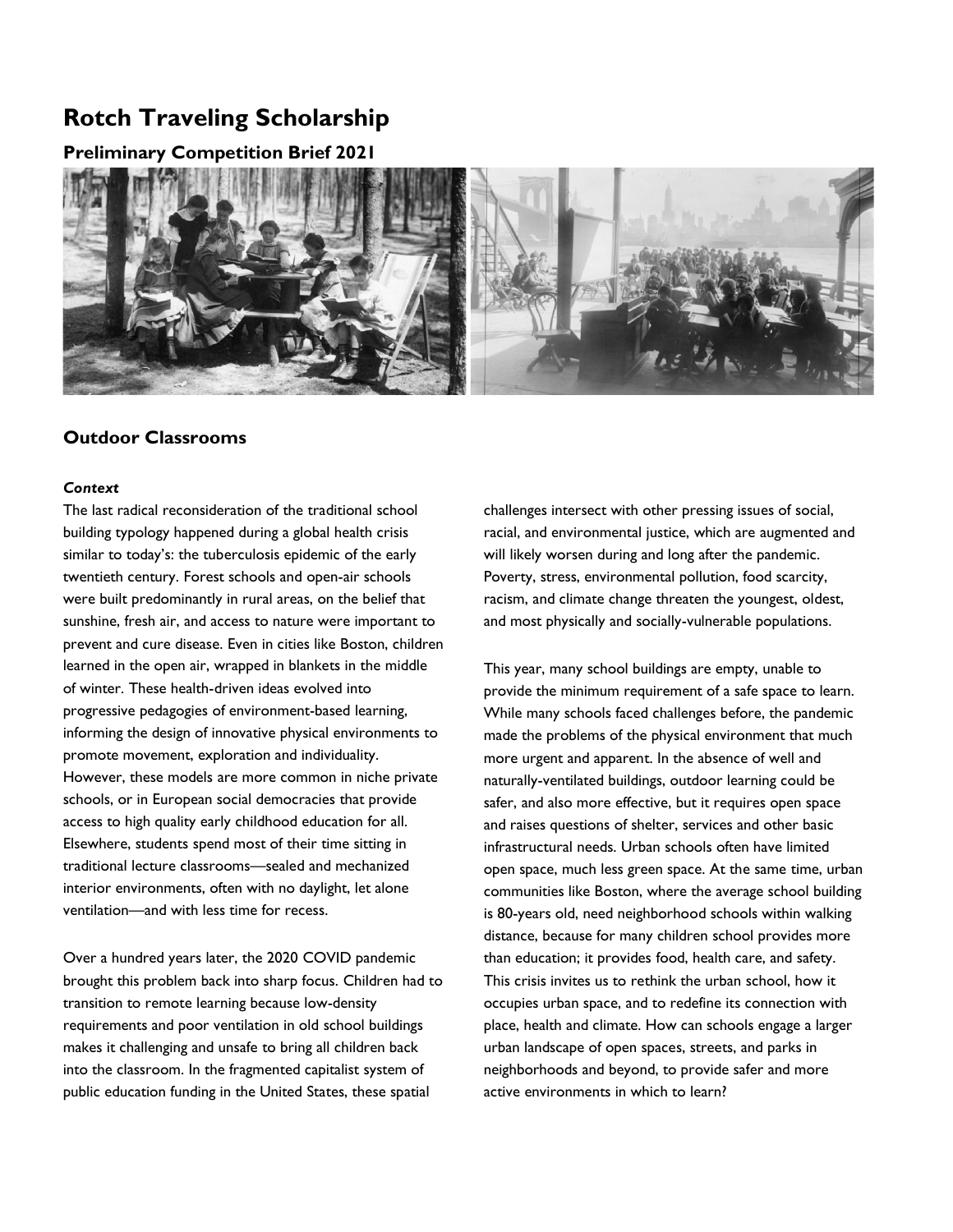## *Call for Proposals*

This brief asks for a radical reconceptualization of the elementary school classroom – not only as a temporary response to the pandemic, but also as a catalyst for new models of learning for the  $21<sup>st</sup>$  century. Entries must define a new and fast-built prototype for an outdoor classroom—a solution to this pressing moment of remoteness that can allow children to be together safely—but that might also spark the creation of new pedagogical models free from the failed twentieth century school buildings.

This prototype should be designed for K-6 grades, and adaptable to the network of existing school sites and/or alternative sites in Boston. The prototype classrooms could be attached or detached, fixed or mobile; designed to be closely clustered on sites, or loosely aggregated into a landscape or region. Urban strategies should consider creative approaches to location, infrastructure, transportation logistics, and/or equitable access to supporting school services and landscapes while expanding the definition of urban spaces of learning. Entries may reference adaptations to models developed for different climates and/or in developing countries; and research-based evidence of how design supports better social, physical and mental health outcomes (during and post-pandemic, e.g. physical activity, cognition, socialization, active learning, healthy eating habits, etc.). Successful proposals will speculate curricular innovations that may emerge from the radical reconceptualization of places for learning in cities.



Open Air School in Amsterdam, Duiker & Bijvoet, 1927.

#### *Programmatic requirements*

- Each prototype must provide:
	- Minimum of 35 square feet per child of open activity area in roofed spaces (or 6ft separation)
	- Safe space for multiple and varied individual and group learning activities, for up to 20 children per prototype, in grades K-6.
	- Storage for furniture and equipment
	- Nature-based program for play, gardening, science, physical activity, and/or other educational uses.

#### *Site*

- Prototypes will be used by Boston Public Schools (BPS), to be deployed within City of Boston boundaries, but locations are not limited to BPS-owned sites.
- Prototypes should create, host or connect to natural landscapes in the urban environment.
- Proposals must demonstrate the adaptability of the prototype to different sites or communities. This could be achieved diagrammatically, e.g. as part of an urbanscale strategy; and/or as tectonic adaptations for particular site strategies.
- If prototypes connect to buildings or other existing infrastructure, whether physically or programmatically, proposals must explain these relationships in writing and diagrams.

#### *Constraints and Opportunities*

- Prototypes must be universally accessible.
- Children should have access to BPS meals, two times a day (breakfast and lunch).
- Enclosures are optional, but prototypes must provide rain and snow protection, shading and natural ventilation for all seasons, easy access to nature, and warming spaces/strategies for colder days
- Proposals must strategize connection(s), off-grid strategies, or access to electrical and sanitary systems, within or near prototypes
- Structural systems must have logical load paths to the ground and/or other structures.
- The footprint and height of single or clustered prototypes and related landscapes are unlimited, and could strategize future phases or expansion; but initial proposals should be limited to 60 children.